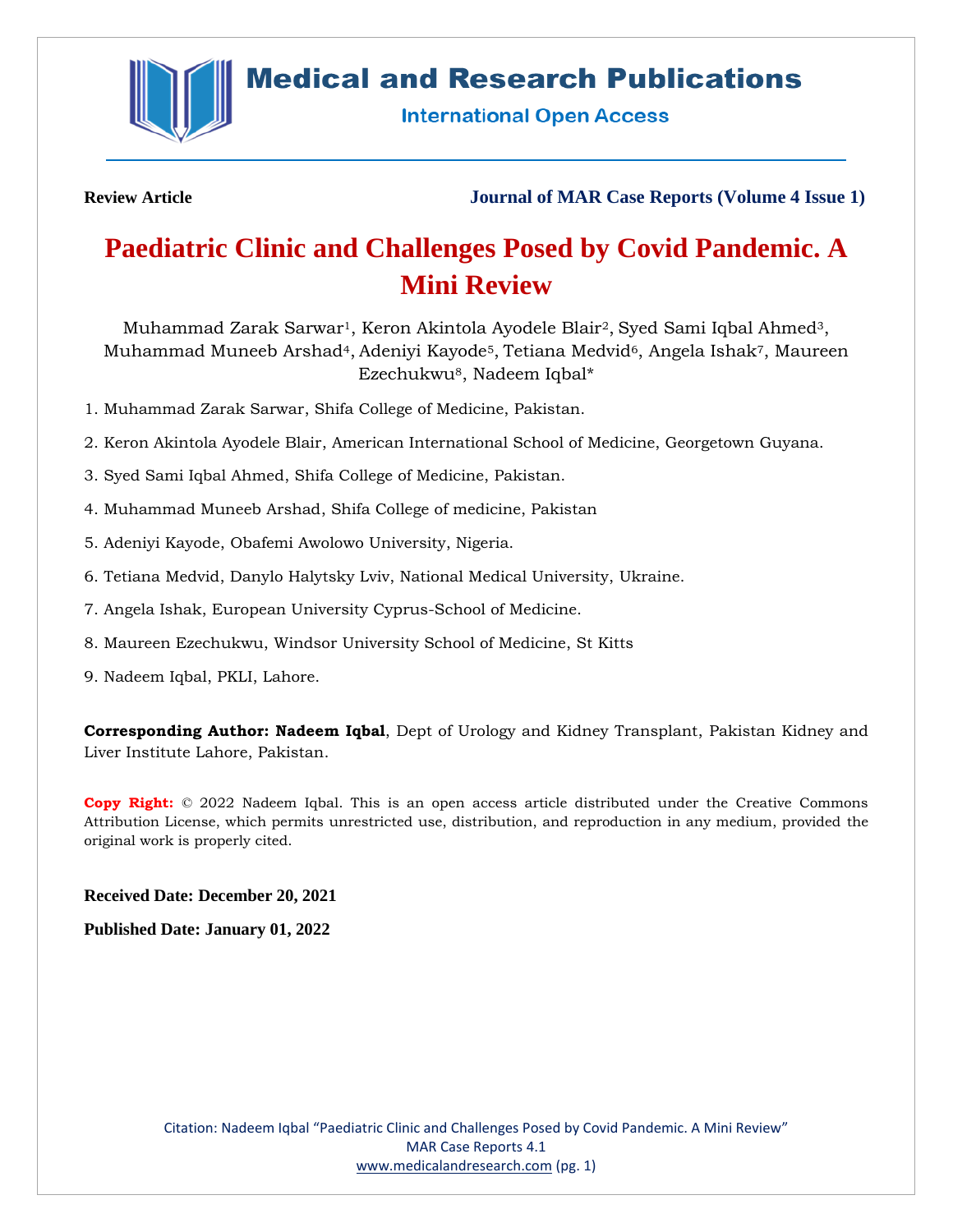#### **Abstract**

*COVID-19, which resulted from the spread of coronavirus SARS-Cov-2, had a profound impact on the delivery of health care to people in the last two years. It affected the efficiency of the health care system and financial activities alike across the world. This pandemic has concomitantly created hurdles in the care of adults and young patients alike. The COVID-19 pandemic also brought intense psychological pressure on families. This, together with the global lockdowns by various governments resulted in the suspension of commercial activities and provision of services, the closure of schools, the restrictions on gatherings of groups of people in public places, and the travel restrictions all led to an unexpected scenario in pediatric health care. To address these concerns, pediatric medicine and surgical providers rapidly adopted and implemented telemedicine facilitation into their clinical practice. We aimed to review the importance of telehealth in pediatric clinics, to alleviate the anxieties of parents of children in the COVID-19 pandemic.* 

*Keywords: COVID-19, Pediatric, Telehealth, patient, pandemic, and telemedicine clinic.*

### **Introduction:**

COVID-19, which resulted from the spread of coronavirus SARS-Cov-2, had a paramount impact on the delivery of health care to people in the last two years. Following this, disruption came in daily life. It affected the efficiency of the health care system and financial activities alike across the world **[**1-3**]**. There has been a constant struggle on part of the hospitals' management teams to devise pathways to cope with immense pressures of the need for continuity of medical supplies and health care staff in the face of such an unpredictable situation. This pandemic has concomitantly created hurdles in the care of adults and young patients alike. The COVID-19 pandemic also brought intense psychological pressure on families **[**4-6**]**. This, together with the global lockdowns by various governments resulted in the suspension of commercial activities and provision of services, the closure of schools, the restrictions on gatherings of groups of people in public places, and the travel restrictions all led to an unexpected scenario in pediatric health care. To address these concerns, pediatric medicine and surgical providers rapidly adopted and implemented telemedicine facilitation into their clinical practice **[**7-10**]**. Telemedicine has been successfully adopted in different subspecialties such as anesthesiology, cardiology, critical care, dermatology, oncology, psychiatry, and radiology **[**11**]**. In the pandemic situation, it is of paramount importance to lessen face-to-face elective outpatient clinic visits in pediatric patients. As a result of the social distancing practices, the interest in the development of telehealth

> Citation: Nadeem Iqbal "Paediatric Clinic and Challenges Posed by Covid Pandemic. A Mini Review" MAR Case Reports 4.1 [www.medicalandresearch.com](http://www.medicalandresearch.com/) (pg. 2)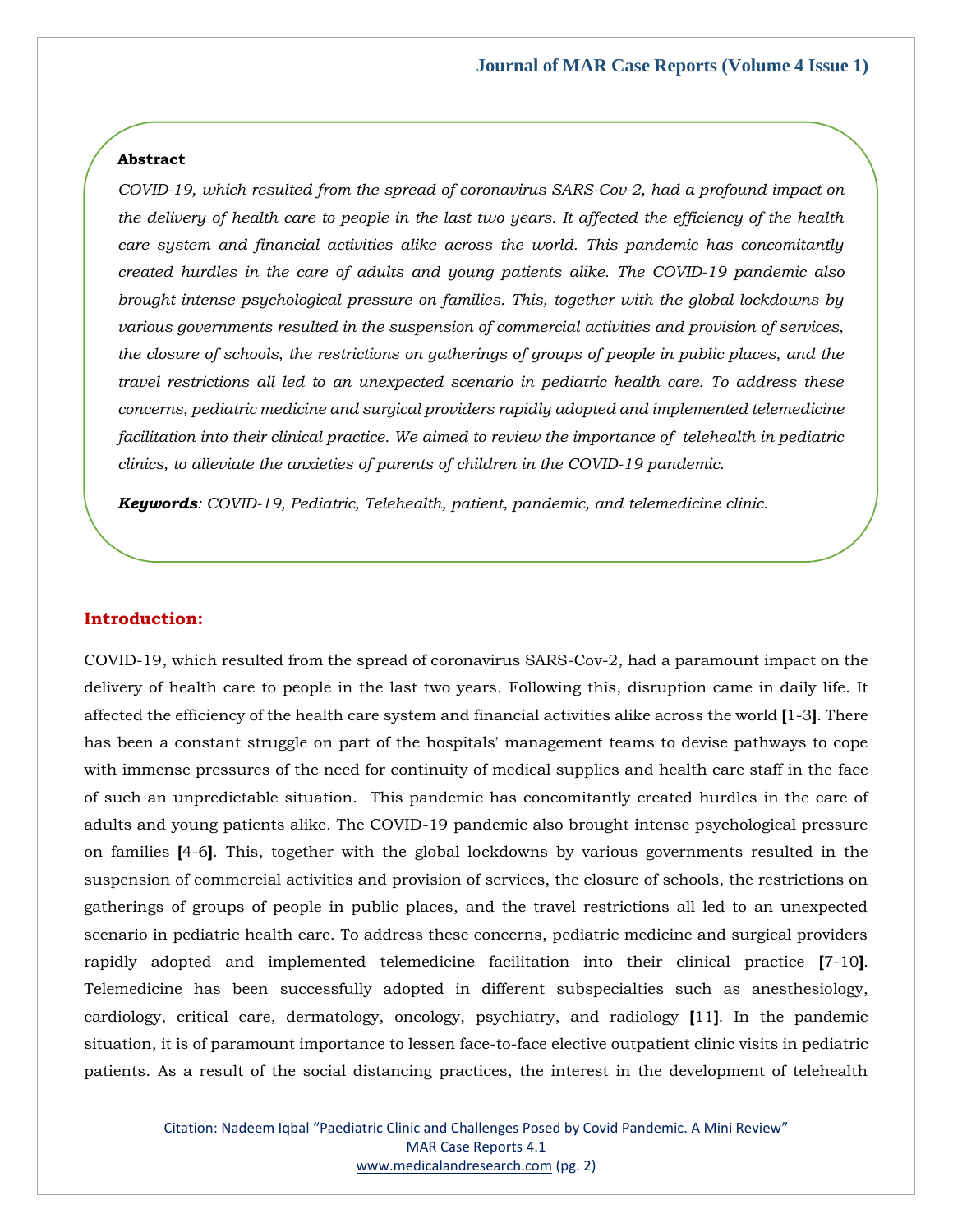services has accelerated. We are of the view that such technology as telehealth can be of use in pediatric clinics, to alleviate the anxieties of parents of the children in the COVID-19 pandemic.

## **Methods**

We did a search on PubMed, Medline database publications using: COVID-19, Pediatric clinics, Telehealth, patient, pandemic, and telemedicine clinic. The publications included were special communications, reviews, conferences papers, books and research studies regarding the subject matter over the last 24 months.

## **Discussion**

Telehealth has helped during the lockdowns in adult clinics, however, literature regarding its utilization in pediatric clinics has not been much discussed. In the pandemic situation, the strengths and potential weaknesses of telemedicine have been rigorously scrutinized. In this pandemic era, the practice of telehealth in pediatric clinics can be of enormous help in areas such as history taking, basic physical examination, and communication of other basic investigations such as chest X-ray, and ultrasound, which can facilitate in formulating treatment plans **[**12-14**]**. Some studies have outlined the potential role of telemedicine for the extension of pediatric clinical services to distant areas without a need for an on-site pediatric consultant. It is believed that such measures can be particularly helpful for improved access to patients living in financially poor and distant rural areas **[**13-14**]**.

It has been found that the fear of contracting COVID-19 infection results in delayed access to pediatric emergency facilities, which can have potentially harmful effects on the children's health during the current COVID situation **[**15-17**]**. In one such study, at a children's hospital in Italy, there was a 76% reduction in the number of admissions to the pediatric accident and emergency department during March 2020 as compared to the corresponding time frame of the previous year. They observed a significant reduction of the percentage of patients admitted for trivial issues (insignificant A&E triages), however, the decrease was mild for the patients who were admitted for serious conditions (i.e. green and yellow codes, respectively).

In children, infectious diseases comprise the majority of the conditions requiring frequent admissions for medical treatment **[**18**]**. Hence, during lockdowns, the isolation of the pediatric population away from places of social gatherings (parks, markets and play areas) resulted in the reduction of contacts and spread of infectious diseases. Additionally, the social restrictions mitigated the likelihood of encountering traumas (road traffic accidents, school injuries, and sports injuries). However, a note of caution is needed here as the general public felt discouraged in terms of accessing hospitals even when

> Citation: Nadeem Iqbal "Paediatric Clinic and Challenges Posed by Covid Pandemic. A Mini Review" MAR Case Reports 4.1 [www.medicalandresearch.com](http://www.medicalandresearch.com/) (pg. 3)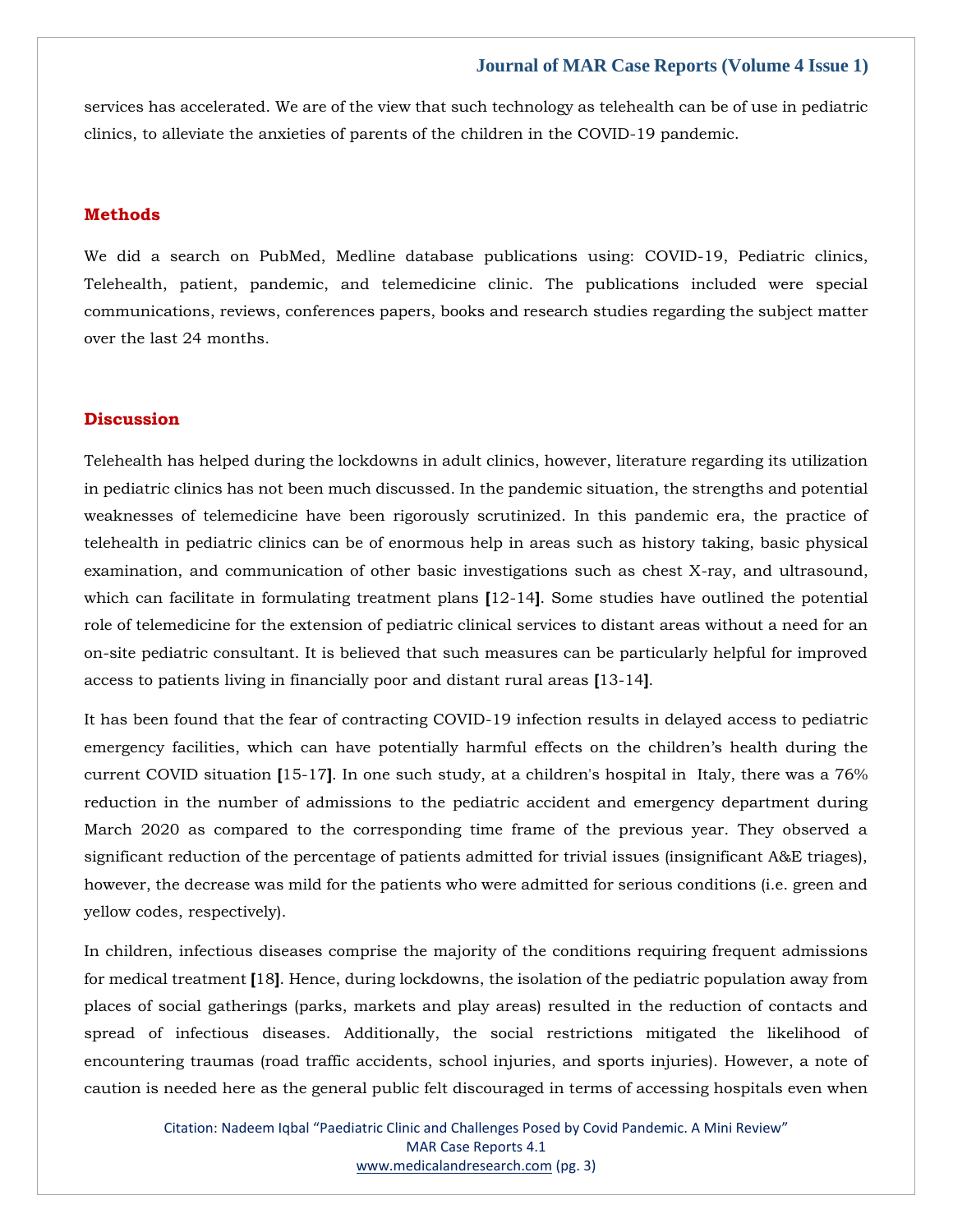urgent medical intervention would be mandatory, resulting in greater morbidity of the patient's ailments at the time of accident and emergency admissions. Similar things had been observed in the adult population as well **[**17-19**]**. In childrens' cases infections, and serious traumas had almost disappeared in hospitals. However, serious diseases and dangerous diagnostic delays at admission have also been observed due to the thinking pattern of parents in lockdowns. During the lockdowns, children were more likely to be admitted to the emergency department in precarious conditions, often in need of immediate emergency surgery, ICU care or urgency of transfusions. Parents' fear and delay tactics in seeking pediatricians' assistance during the lockdowns in the COVID-19 era resulted from such aforementioned issues **[**18-20**]**.

In this pandemic situation, telemedicine may be used as a valid alternative for a primary evaluation of certain conditions. However, this new modality should be utilized with extreme caution, as the physical examination might not be possible with telemedicine. At the same time, it is important to educate and motivate parents to interact with medical staff without fear of COVID-19 and thus should avoid unnecessary delay for the best interest of their child's health **[**20-21**]**.

In one series of cases, it was found that all cases of late diagnosis of appendicitis ended up in complications that could have been averted had they been diagnosed in time. Cases were delayed by parents, out of fear of contracting COVID-19 in hospital setups. On the other hand, it is pertinent to reiterate the need for a precise and comprehensive physical examination and evaluation by the physicians to reach a correct diagnosis in children suspected of having any surgical condition. There should be a pragmatic approach where a balance is achieved between measures designed to minimize the viral spread and the appropriate care of children who are in need of timely medical assessment **[**21- 23**]**.

Despite being an inappropriate option, telemedicine can help physicians with triaging and child evaluation if a parent is calling from home with concerns regarding the child's health. Video calls can help with a rapid assessment of children's conditions that may help guide the physician in deciding to see a patient in the outpatient clinic in several hours or days. If a child's condition deteriorates and requires emergency care, the child can be referred and guided to present to the nearest medical center, or mobilize emergency medical services in an appropriate way **[**22-25**]**.

## **Conclusion:**

The COVID-19 pandemia has presented hurdles to the timely provision of assistance to children during the lockdowns. It is a responsibility on part of the policymakers, and health care providers to create an encouraging environment for the provision of swift clinical management utilizing telemedicine triage clinics to refer children in a timely manner to dedicated hospitals dealing with specific ailments in children.

Citation: Nadeem Iqbal "Paediatric Clinic and Challenges Posed by Covid Pandemic. A Mini Review" MAR Case Reports 4.1 [www.medicalandresearch.com](http://www.medicalandresearch.com/) (pg. 4)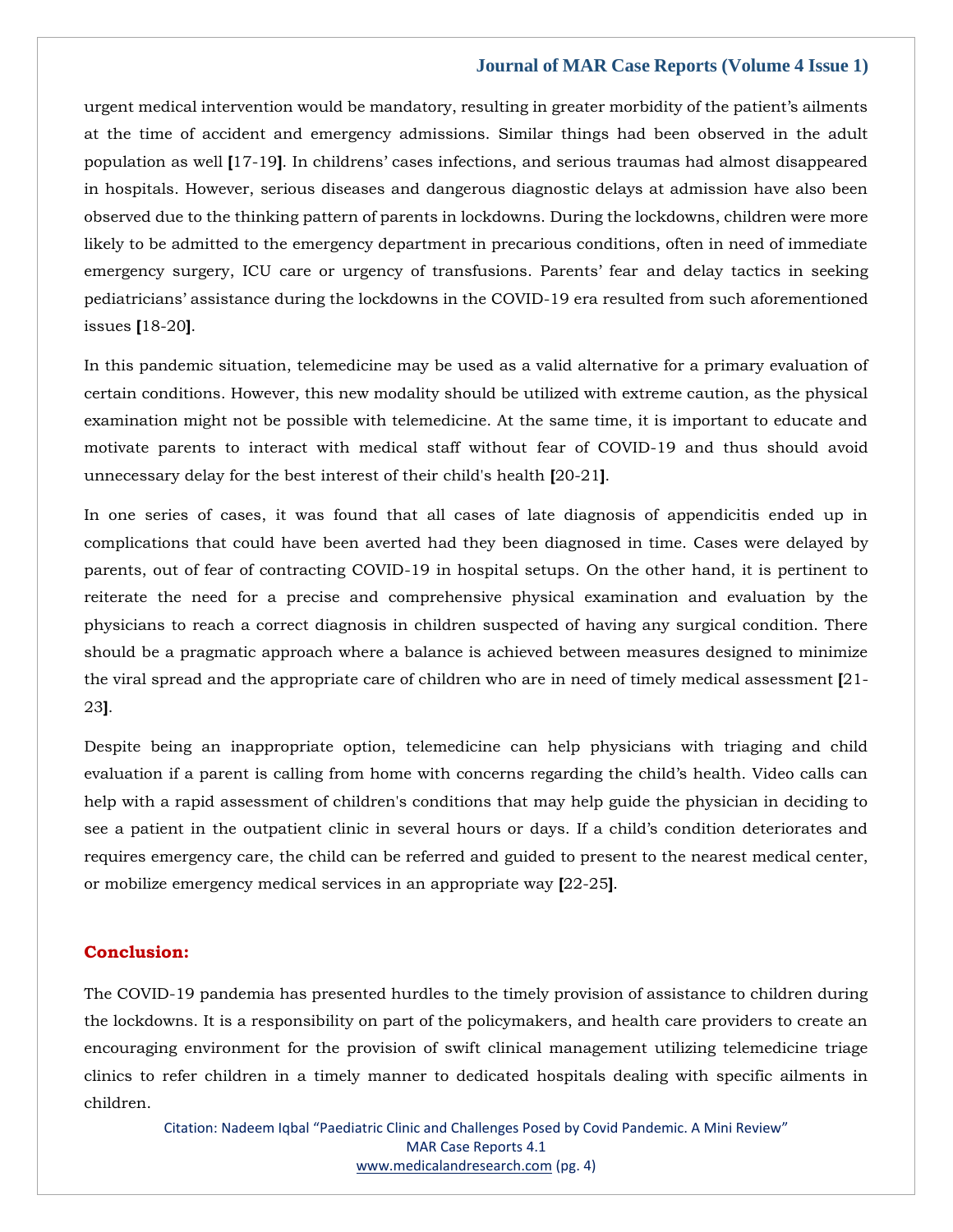**Conflict of Interest:** None.

**Support:** None

**Permissions:** None

## **References**

1.Kurji Z, Premani ZS, Mithani Y. "[Analysis of the Health Care System of Pakistan: Lessons learnt and](https://www.google.com/search?q=Analysis+of+the+Health+Care+System+of+Pakistan%3A+Lessons+learnt+and+way+forward&oq=Analysis+of+the+Health+Care+System+of+Pakistan%3A+Lessons+learnt+and+way+forward&aqs=chrome..69i57.1233j0j7&sourceid=chrome&ie=UTF-8)  way forward"[. J Ayub Med Coll Abbottabad. 2016;28:601-604.](https://www.google.com/search?q=Analysis+of+the+Health+Care+System+of+Pakistan%3A+Lessons+learnt+and+way+forward&oq=Analysis+of+the+Health+Care+System+of+Pakistan%3A+Lessons+learnt+and+way+forward&aqs=chrome..69i57.1233j0j7&sourceid=chrome&ie=UTF-8)

2[.Iqbal S, Iqbal A, Blair KAA, Gill BS, Waseem FM, Mahmud US, et al.](https://www.google.com/search?q=Challenges+Faced+by+the+Patients+on+Dialysis+Treatment+in+COVID-19+Era+and+the+Possible+Solutions&sxsrf=AOaemvIMXphsKBzFqs7K3a02W-Ak-ry-RQ%3A1640163392603&ei=QOjCYZqaJI-5mAWO3piACA&ved=0ahUKEwiauo7jhPf0AhWPHKYKHQ4vBoAQ4dUDCA4&uact=5&oq=Challenges+Faced+by+the+Patients+on+Dialysis+Treatment+in+COVID-19+Era+and+the+Possible+Solutions&gs_lcp=Cgdnd3Mtd2l6EAM6BwgjEOoCECdKBAhBGABKBAhGGABQlgZYlgZgjQloAXACeACAAc0BiAHNAZIBAzItMZgBAKABAaABArABCsABAQ&sclient=gws-wiz) "Challenges Faced by the Patients [on Dialysis Treatment in COVID-19 Era and the Possible Solutions](https://www.google.com/search?q=Challenges+Faced+by+the+Patients+on+Dialysis+Treatment+in+COVID-19+Era+and+the+Possible+Solutions&sxsrf=AOaemvIMXphsKBzFqs7K3a02W-Ak-ry-RQ%3A1640163392603&ei=QOjCYZqaJI-5mAWO3piACA&ved=0ahUKEwiauo7jhPf0AhWPHKYKHQ4vBoAQ4dUDCA4&uact=5&oq=Challenges+Faced+by+the+Patients+on+Dialysis+Treatment+in+COVID-19+Era+and+the+Possible+Solutions&gs_lcp=Cgdnd3Mtd2l6EAM6BwgjEOoCECdKBAhBGABKBAhGGABQlgZYlgZgjQloAXACeACAAc0BiAHNAZIBAzItMZgBAKABAaABArABCsABAQ&sclient=gws-wiz)". Biomed J Sci & Tech Res: 2021; [36; 28279-28282. BJSTR. MS.ID.005812.](https://www.google.com/search?q=Challenges+Faced+by+the+Patients+on+Dialysis+Treatment+in+COVID-19+Era+and+the+Possible+Solutions&sxsrf=AOaemvIMXphsKBzFqs7K3a02W-Ak-ry-RQ%3A1640163392603&ei=QOjCYZqaJI-5mAWO3piACA&ved=0ahUKEwiauo7jhPf0AhWPHKYKHQ4vBoAQ4dUDCA4&uact=5&oq=Challenges+Faced+by+the+Patients+on+Dialysis+Treatment+in+COVID-19+Era+and+the+Possible+Solutions&gs_lcp=Cgdnd3Mtd2l6EAM6BwgjEOoCECdKBAhBGABKBAhGGABQlgZYlgZgjQloAXACeACAAc0BiAHNAZIBAzItMZgBAKABAaABArABCsABAQ&sclient=gws-wiz)

3.Maia MR, Castela E, Pires A, Lapão LV. "[How to develop a sustainable telemedicine service? A Pediatric](https://www.google.com/search?q=How+to+develop+a+sustainable+telemedicine+service%3F+A+Pediatric+Telecardiology+Service+20%E2%80%89years+on+-+an+exploratory+study&sxsrf=AOaemvLa137DKbriPm-c5Ylone6F4kAGeA%3A1640163417526&ei=WejCYemzH8-Yr7wPwL-S-As&ved=0ahUKEwipxP_uhPf0AhVPzIsBHcCfBL8Q4dUDCA4&uact=5&oq=How+to+develop+a+sustainable+telemedicine+service%3F+A+Pediatric+Telecardiology+Service+20%E2%80%89years+on+-+an+exploratory+study&gs_lcp=Cgdnd3Mtd2l6EAMyBwgjEOoCECcyBwgjEOoCECcyBwgjEOoCECcyBwgjEOoCECcyBwgjEOoCECcyBwgjEOoCECcyBwgjEOoCECcyBwgjEOoCECcyBwgjEOoCECcyBwgjEOoCECdKBAhBGABKBAhGGABQ6QVY6QVgsghoAXAAeACAAQCIAQCSAQCYAQCgAQGgAQKwAQrAAQE&sclient=gws-wiz)  Telecardiology Service 20 years on - an exploratory study"[. BMC Health Serv Res. 2019;19\(1\):681. doi:](https://www.google.com/search?q=How+to+develop+a+sustainable+telemedicine+service%3F+A+Pediatric+Telecardiology+Service+20%E2%80%89years+on+-+an+exploratory+study&sxsrf=AOaemvLa137DKbriPm-c5Ylone6F4kAGeA%3A1640163417526&ei=WejCYemzH8-Yr7wPwL-S-As&ved=0ahUKEwipxP_uhPf0AhVPzIsBHcCfBL8Q4dUDCA4&uact=5&oq=How+to+develop+a+sustainable+telemedicine+service%3F+A+Pediatric+Telecardiology+Service+20%E2%80%89years+on+-+an+exploratory+study&gs_lcp=Cgdnd3Mtd2l6EAMyBwgjEOoCECcyBwgjEOoCECcyBwgjEOoCECcyBwgjEOoCECcyBwgjEOoCECcyBwgjEOoCECcyBwgjEOoCECcyBwgjEOoCECcyBwgjEOoCECcyBwgjEOoCECdKBAhBGABKBAhGGABQ6QVY6QVgsghoAXAAeACAAQCIAQCSAQCYAQCgAQGgAQKwAQrAAQE&sclient=gws-wiz)  [10.1186/s12913-019-4511-5.](https://www.google.com/search?q=How+to+develop+a+sustainable+telemedicine+service%3F+A+Pediatric+Telecardiology+Service+20%E2%80%89years+on+-+an+exploratory+study&sxsrf=AOaemvLa137DKbriPm-c5Ylone6F4kAGeA%3A1640163417526&ei=WejCYemzH8-Yr7wPwL-S-As&ved=0ahUKEwipxP_uhPf0AhVPzIsBHcCfBL8Q4dUDCA4&uact=5&oq=How+to+develop+a+sustainable+telemedicine+service%3F+A+Pediatric+Telecardiology+Service+20%E2%80%89years+on+-+an+exploratory+study&gs_lcp=Cgdnd3Mtd2l6EAMyBwgjEOoCECcyBwgjEOoCECcyBwgjEOoCECcyBwgjEOoCECcyBwgjEOoCECcyBwgjEOoCECcyBwgjEOoCECcyBwgjEOoCECcyBwgjEOoCECcyBwgjEOoCECdKBAhBGABKBAhGGABQ6QVY6QVgsghoAXAAeACAAQCIAQCSAQCYAQCgAQGgAQKwAQrAAQE&sclient=gws-wiz)

4. Liu W, Zhang Q, Chen J, Xiang R, Song H, Shu S, et al. "Detection of Covid19 in children in early January 2020 in Wuhan, China". N Engl J Med. 2020; 382(14):1370–1. https://doi.org/10.1056/NEJMc2003717.

5. Chen ZM, Fu JF, Shu Q, Chen YH, Hua CZ, Li FB, et al. "Diagnosis and treatment recommendations for pediatric respiratory infection caused by the 2019 novel coronavirus". World J Pediatr. 2020;16(3):240–6. https://doi. org/10.1007/s12519-020-00345-5

6. Graf N, Paulussen M, Huf T, Ganslandt T, Stahl J, Jürgens H. "Telemedicine in pediatric oncology". Klin Padiatr. 2002;214(1):8–13. https://doi.org/10.1055/s2002-19860.

7. Rametta SC, Fridinger SE, Gonzalez AK, et al. "[Analyzing 2,589 child neurology telehealth encounters](https://www.google.com/search?q=Analyzing+2%2C589+child+neurology+telehealth+encounters+necessitated+by+the+COVID-19+pandemic.+Neurology&sxsrf=AOaemvIw7oDdKA0kaxgffe1AFsqPIhOSXg%3A1640163438785&ei=bujCYeyjL4nWmAX39rGAAg&ved=0ahUKEwjskpH5hPf0AhUJK6YKHXd7DCAQ4dUDCA4&uact=5&oq=Analyzing+2%2C589+child+neurology+telehealth+encounters+necessitated+by+the+COVID-19+pandemic.+Neurology&gs_lcp=Cgdnd3Mtd2l6EAMyBwgjEOoCECcyBwgjEOoCECcyBwgjEOoCECcyBwgjEOoCECcyBwgjEOoCECcyBwgjEOoCECcyBwgjEOoCECcyBwgjEOoCECcyBwgjEOoCECcyBwgjEOoCECdKBAhBGABKBAhGGABQiwZYiwZgnQhoAXAAeACAAQCIAQCSAQCYAQCgAQGgAQKwAQrAAQE&sclient=gws-wiz)  [necessitated by the COVID-19 pandemic. Neurology](https://www.google.com/search?q=Analyzing+2%2C589+child+neurology+telehealth+encounters+necessitated+by+the+COVID-19+pandemic.+Neurology&sxsrf=AOaemvIw7oDdKA0kaxgffe1AFsqPIhOSXg%3A1640163438785&ei=bujCYeyjL4nWmAX39rGAAg&ved=0ahUKEwjskpH5hPf0AhUJK6YKHXd7DCAQ4dUDCA4&uact=5&oq=Analyzing+2%2C589+child+neurology+telehealth+encounters+necessitated+by+the+COVID-19+pandemic.+Neurology&gs_lcp=Cgdnd3Mtd2l6EAMyBwgjEOoCECcyBwgjEOoCECcyBwgjEOoCECcyBwgjEOoCECcyBwgjEOoCECcyBwgjEOoCECcyBwgjEOoCECcyBwgjEOoCECcyBwgjEOoCECcyBwgjEOoCECdKBAhBGABKBAhGGABQiwZYiwZgnQhoAXAAeACAAQCIAQCSAQCYAQCgAQGgAQKwAQrAAQE&sclient=gws-wiz)". 2020:1;95(9):e1257-e1266. doi: [10.1212/WNL.0000000000010010.](https://www.google.com/search?q=Analyzing+2%2C589+child+neurology+telehealth+encounters+necessitated+by+the+COVID-19+pandemic.+Neurology&sxsrf=AOaemvIw7oDdKA0kaxgffe1AFsqPIhOSXg%3A1640163438785&ei=bujCYeyjL4nWmAX39rGAAg&ved=0ahUKEwjskpH5hPf0AhUJK6YKHXd7DCAQ4dUDCA4&uact=5&oq=Analyzing+2%2C589+child+neurology+telehealth+encounters+necessitated+by+the+COVID-19+pandemic.+Neurology&gs_lcp=Cgdnd3Mtd2l6EAMyBwgjEOoCECcyBwgjEOoCECcyBwgjEOoCECcyBwgjEOoCECcyBwgjEOoCECcyBwgjEOoCECcyBwgjEOoCECcyBwgjEOoCECcyBwgjEOoCECcyBwgjEOoCECdKBAhBGABKBAhGGABQiwZYiwZgnQhoAXAAeACAAQCIAQCSAQCYAQCgAQGgAQKwAQrAAQE&sclient=gws-wiz)

8. Remuzzi A, Remuzzi G. "COVID-19 and Italy: what next?" [Lancet. 2020: 11;395\(10231\):1225-1228.](https://www.google.com/search?q=COVID-19+and+Italy%3A+what+next%3F&sxsrf=AOaemvLQ5OIGcTK9r5qyuk-bwXC0uAxJJQ%3A1640163664427&ei=UOnCYfvMGcjB3LUPodagkAc&ved=0ahUKEwj7tN3khff0AhXIILcAHSErCHIQ4dUDCA4&uact=5&oq=COVID-19+and+Italy%3A+what+next%3F&gs_lcp=Cgdnd3Mtd2l6EAMyBAgjECdKBAhBGAFKBAhGGABQvARYvARg3ApoAXAAeACAAdUBiAHVAZIBAzItMZgBAKABAcABAQ&sclient=gws-wiz)  [doi: 10.1016/S0140-6736\(20\)30627-9.](https://www.google.com/search?q=COVID-19+and+Italy%3A+what+next%3F&sxsrf=AOaemvLQ5OIGcTK9r5qyuk-bwXC0uAxJJQ%3A1640163664427&ei=UOnCYfvMGcjB3LUPodagkAc&ved=0ahUKEwj7tN3khff0AhXIILcAHSErCHIQ4dUDCA4&uact=5&oq=COVID-19+and+Italy%3A+what+next%3F&gs_lcp=Cgdnd3Mtd2l6EAMyBAgjECdKBAhBGAFKBAhGGABQvARYvARg3ApoAXAAeACAAdUBiAHVAZIBAzItMZgBAKABAcABAQ&sclient=gws-wiz)

> Citation: Nadeem Iqbal "Paediatric Clinic and Challenges Posed by Covid Pandemic. A Mini Review" MAR Case Reports 4.1 [www.medicalandresearch.com](http://www.medicalandresearch.com/) (pg. 5)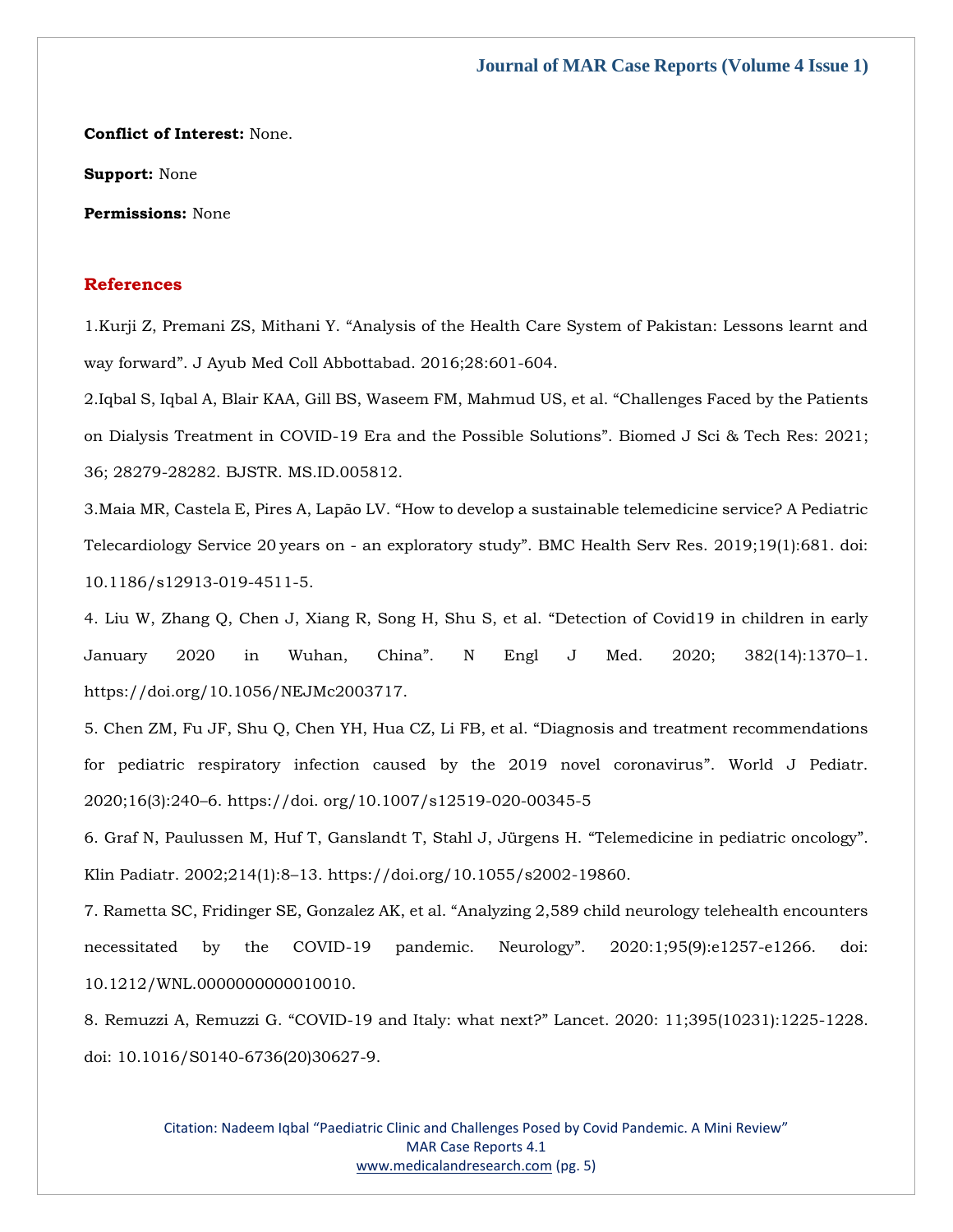9. Cole B, Pickard K, Stredler-Brown A. "[Report on the Use of Telehealth in Early Intervention in](https://www.google.com/search?q=Report+on+the+Use+of+Telehealth+in+Early+Intervention+in+Colorado%3A+Strengths+and+Challenges+with+Telehealth+as+a+Service+Delivery+Method&sxsrf=AOaemvJTTDIHV9uAcrMl_TKFoDANoeOa0A%3A1640163671372&ei=V-nCYb2dFsOF4t4P37muwAo&ved=0ahUKEwj9pIXohff0AhXDgtgFHd-cC6gQ4dUDCA4&uact=5&oq=Report+on+the+Use+of+Telehealth+in+Early+Intervention+in+Colorado%3A+Strengths+and+Challenges+with+Telehealth+as+a+Service+Delivery+Method&gs_lcp=Cgdnd3Mtd2l6EAMyBwgjEOoCECcyBwgjEOoCECcyBwgjEOoCECcyBwgjEOoCECcyBwgjEOoCECcyBwgjEOoCECcyBwgjEOoCECcyBwgjEOoCECcyBwgjEOoCECcyBwgjEOoCECdKBAhBGABKBAhGGABQnwVYnwVg1QdoAXAAeACAAQCIAQCSAQCYAQCgAQGgAQKwAQrAAQE&sclient=gws-wiz)  [Colorado: Strengths and Challenges with Telehealth as a Service Delivery Method](https://www.google.com/search?q=Report+on+the+Use+of+Telehealth+in+Early+Intervention+in+Colorado%3A+Strengths+and+Challenges+with+Telehealth+as+a+Service+Delivery+Method&sxsrf=AOaemvJTTDIHV9uAcrMl_TKFoDANoeOa0A%3A1640163671372&ei=V-nCYb2dFsOF4t4P37muwAo&ved=0ahUKEwj9pIXohff0AhXDgtgFHd-cC6gQ4dUDCA4&uact=5&oq=Report+on+the+Use+of+Telehealth+in+Early+Intervention+in+Colorado%3A+Strengths+and+Challenges+with+Telehealth+as+a+Service+Delivery+Method&gs_lcp=Cgdnd3Mtd2l6EAMyBwgjEOoCECcyBwgjEOoCECcyBwgjEOoCECcyBwgjEOoCECcyBwgjEOoCECcyBwgjEOoCECcyBwgjEOoCECcyBwgjEOoCECcyBwgjEOoCECcyBwgjEOoCECdKBAhBGABKBAhGGABQnwVYnwVg1QdoAXAAeACAAQCIAQCSAQCYAQCgAQGgAQKwAQrAAQE&sclient=gws-wiz)". Int J Telerehabil. [2019:12;11\(1\):33-40. doi: 10.5195/ijt.2019.6273.](https://www.google.com/search?q=Report+on+the+Use+of+Telehealth+in+Early+Intervention+in+Colorado%3A+Strengths+and+Challenges+with+Telehealth+as+a+Service+Delivery+Method&sxsrf=AOaemvJTTDIHV9uAcrMl_TKFoDANoeOa0A%3A1640163671372&ei=V-nCYb2dFsOF4t4P37muwAo&ved=0ahUKEwj9pIXohff0AhXDgtgFHd-cC6gQ4dUDCA4&uact=5&oq=Report+on+the+Use+of+Telehealth+in+Early+Intervention+in+Colorado%3A+Strengths+and+Challenges+with+Telehealth+as+a+Service+Delivery+Method&gs_lcp=Cgdnd3Mtd2l6EAMyBwgjEOoCECcyBwgjEOoCECcyBwgjEOoCECcyBwgjEOoCECcyBwgjEOoCECcyBwgjEOoCECcyBwgjEOoCECcyBwgjEOoCECcyBwgjEOoCECcyBwgjEOoCECdKBAhBGABKBAhGGABQnwVYnwVg1QdoAXAAeACAAQCIAQCSAQCYAQCgAQGgAQKwAQrAAQE&sclient=gws-wiz)

10. Schulz T, Long K, Kanhutu K,et al. "[Telehealth during the coronavirus disease 2019 pandemic:](https://www.google.com/search?q=Telehealth+during+the+coronavirus+disease+2019+pandemic%3A+Rapid+expansion+of+telehealth+outpatient+use+during+a+pandemic+is+possible+if+the+programme+is+previously+established&sxsrf=AOaemvJXc8KD_g0lOBNzZ9pXnmlE-236hw%3A1640163691174&ei=a-nCYeyPCtffz7sP3cCmgAI&ved=0ahUKEwis8b3xhff0AhXX73MBHV2gCSAQ4dUDCA4&uact=5&oq=Telehealth+during+the+coronavirus+disease+2019+pandemic%3A+Rapid+expansion+of+telehealth+outpatient+use+during+a+pandemic+is+possible+if+the+programme+is+previously+established&gs_lcp=Cgdnd3Mtd2l6EAMyBwgjEOoCECcyBwgjEOoCECcyBwgjEOoCECcyBwgjEOoCECcyBwgjEOoCECcyBwgjEOoCECcyBwgjEOoCECcyBwgjEOoCECcyBwgjEOoCECcyBwgjEOoCECdKBAhBGABKBAhGGABQhwZYhwZgyAhoAXAAeACAAQCIAQCSAQCYAQCgAQGgAQKwAQrAAQE&sclient=gws-wiz)  [Rapid expansion of telehealth outpatient use during a pandemic is possible if the programme is](https://www.google.com/search?q=Telehealth+during+the+coronavirus+disease+2019+pandemic%3A+Rapid+expansion+of+telehealth+outpatient+use+during+a+pandemic+is+possible+if+the+programme+is+previously+established&sxsrf=AOaemvJXc8KD_g0lOBNzZ9pXnmlE-236hw%3A1640163691174&ei=a-nCYeyPCtffz7sP3cCmgAI&ved=0ahUKEwis8b3xhff0AhXX73MBHV2gCSAQ4dUDCA4&uact=5&oq=Telehealth+during+the+coronavirus+disease+2019+pandemic%3A+Rapid+expansion+of+telehealth+outpatient+use+during+a+pandemic+is+possible+if+the+programme+is+previously+established&gs_lcp=Cgdnd3Mtd2l6EAMyBwgjEOoCECcyBwgjEOoCECcyBwgjEOoCECcyBwgjEOoCECcyBwgjEOoCECcyBwgjEOoCECcyBwgjEOoCECcyBwgjEOoCECcyBwgjEOoCECcyBwgjEOoCECdKBAhBGABKBAhGGABQhwZYhwZgyAhoAXAAeACAAQCIAQCSAQCYAQCgAQGgAQKwAQrAAQE&sclient=gws-wiz)  previously established"[. J Telemed Telecare. 2020 :19:1357633X20942045. doi:](https://www.google.com/search?q=Telehealth+during+the+coronavirus+disease+2019+pandemic%3A+Rapid+expansion+of+telehealth+outpatient+use+during+a+pandemic+is+possible+if+the+programme+is+previously+established&sxsrf=AOaemvJXc8KD_g0lOBNzZ9pXnmlE-236hw%3A1640163691174&ei=a-nCYeyPCtffz7sP3cCmgAI&ved=0ahUKEwis8b3xhff0AhXX73MBHV2gCSAQ4dUDCA4&uact=5&oq=Telehealth+during+the+coronavirus+disease+2019+pandemic%3A+Rapid+expansion+of+telehealth+outpatient+use+during+a+pandemic+is+possible+if+the+programme+is+previously+established&gs_lcp=Cgdnd3Mtd2l6EAMyBwgjEOoCECcyBwgjEOoCECcyBwgjEOoCECcyBwgjEOoCECcyBwgjEOoCECcyBwgjEOoCECcyBwgjEOoCECcyBwgjEOoCECcyBwgjEOoCECcyBwgjEOoCECdKBAhBGABKBAhGGABQhwZYhwZgyAhoAXAAeACAAQCIAQCSAQCYAQCgAQGgAQKwAQrAAQE&sclient=gws-wiz)  [10.1177/1357633X20942045.](https://www.google.com/search?q=Telehealth+during+the+coronavirus+disease+2019+pandemic%3A+Rapid+expansion+of+telehealth+outpatient+use+during+a+pandemic+is+possible+if+the+programme+is+previously+established&sxsrf=AOaemvJXc8KD_g0lOBNzZ9pXnmlE-236hw%3A1640163691174&ei=a-nCYeyPCtffz7sP3cCmgAI&ved=0ahUKEwis8b3xhff0AhXX73MBHV2gCSAQ4dUDCA4&uact=5&oq=Telehealth+during+the+coronavirus+disease+2019+pandemic%3A+Rapid+expansion+of+telehealth+outpatient+use+during+a+pandemic+is+possible+if+the+programme+is+previously+established&gs_lcp=Cgdnd3Mtd2l6EAMyBwgjEOoCECcyBwgjEOoCECcyBwgjEOoCECcyBwgjEOoCECcyBwgjEOoCECcyBwgjEOoCECcyBwgjEOoCECcyBwgjEOoCECcyBwgjEOoCECcyBwgjEOoCECdKBAhBGABKBAhGGABQhwZYhwZgyAhoAXAAeACAAQCIAQCSAQCYAQCgAQGgAQKwAQrAAQE&sclient=gws-wiz)

11. [Lazzerini M, Barbi E, Apicella A, Marchetti F, Cardinale F, Trobia G.](https://www.google.com/search?q=Delayed+access+or+provision+of+care+in+Italy+resulting+from+fear+of+COVID-19&sxsrf=AOaemvIJSQt07EqmffogJlT3_lp0LBwZpg%3A1640163730200&ei=kunCYbDQC8mp3LUPs_Oz6AQ&ved=0ahUKEwiw4YuEhvf0AhXJFLcAHbP5DE0Q4dUDCA4&uact=5&oq=Delayed+access+or+provision+of+care+in+Italy+resulting+from+fear+of+COVID-19&gs_lcp=Cgdnd3Mtd2l6EAMyBQgAEIAEOgcIIxDqAhAnSgQIQRgASgQIRhgAUM4FWM4FYJYIaAFwAngAgAHhAYgB4QGSAQMyLTGYAQCgAQGgAQKwAQrAAQE&sclient=gws-wiz) "Delayed access or provision of care in Italy resulting from fear of COVID-19"[. Lancet Child Adolesc Health. 2020 ;4\(5\):e10-e11. doi:](https://www.google.com/search?q=Delayed+access+or+provision+of+care+in+Italy+resulting+from+fear+of+COVID-19&sxsrf=AOaemvIJSQt07EqmffogJlT3_lp0LBwZpg%3A1640163730200&ei=kunCYbDQC8mp3LUPs_Oz6AQ&ved=0ahUKEwiw4YuEhvf0AhXJFLcAHbP5DE0Q4dUDCA4&uact=5&oq=Delayed+access+or+provision+of+care+in+Italy+resulting+from+fear+of+COVID-19&gs_lcp=Cgdnd3Mtd2l6EAMyBQgAEIAEOgcIIxDqAhAnSgQIQRgASgQIRhgAUM4FWM4FYJYIaAFwAngAgAHhAYgB4QGSAQMyLTGYAQCgAQGgAQKwAQrAAQE&sclient=gws-wiz)  [10.1016/S2352-4642\(20\)30108-5.](https://www.google.com/search?q=Delayed+access+or+provision+of+care+in+Italy+resulting+from+fear+of+COVID-19&sxsrf=AOaemvIJSQt07EqmffogJlT3_lp0LBwZpg%3A1640163730200&ei=kunCYbDQC8mp3LUPs_Oz6AQ&ved=0ahUKEwiw4YuEhvf0AhXJFLcAHbP5DE0Q4dUDCA4&uact=5&oq=Delayed+access+or+provision+of+care+in+Italy+resulting+from+fear+of+COVID-19&gs_lcp=Cgdnd3Mtd2l6EAMyBQgAEIAEOgcIIxDqAhAnSgQIQRgASgQIRhgAUM4FWM4FYJYIaAFwAngAgAHhAYgB4QGSAQMyLTGYAQCgAQGgAQKwAQrAAQE&sclient=gws-wiz)

12. [Iqbal S, Hasan A, Gill B S, Taseer A R, Iqbal A, Hanif , et al.](https://www.google.com/search?q=Telemedicine+in+Stroke+Clinic+during+the+COVID+Era+and+the+Challenges+in+Patient+Management%3A+Review+Article&sxsrf=AOaemvJjQCo-uH7IrdiOlBHXRLlPN5BalQ%3A1640163757363&ei=renCYcfZFcGYmgfRlLPQCg&ved=0ahUKEwiH5IWRhvf0AhVBjOYKHVHKDKoQ4dUDCA4&uact=5&oq=Telemedicine+in+Stroke+Clinic+during+the+COVID+Era+and+the+Challenges+in+Patient+Management%3A+Review+Article&gs_lcp=Cgdnd3Mtd2l6EAMyBwgjEOoCECcyBwgjEOoCECcyBwgjEOoCECcyBwgjEOoCECcyBwgjEOoCECcyBwgjEOoCECcyBwgjEOoCECcyBwgjEOoCECcyBwgjEOoCECcyBwgjEOoCECdKBAhBGABKBAhGGABQyAVYyAVg1QdoAXAAeACAAQCIAQCSAQCYAQCgAQGgAQKwAQrAAQE&sclient=gws-wiz) "Telemedicine in Stroke Clinic during [the COVID Era and the Challenges in Patient Management: Review Article](https://www.google.com/search?q=Telemedicine+in+Stroke+Clinic+during+the+COVID+Era+and+the+Challenges+in+Patient+Management%3A+Review+Article&sxsrf=AOaemvJjQCo-uH7IrdiOlBHXRLlPN5BalQ%3A1640163757363&ei=renCYcfZFcGYmgfRlLPQCg&ved=0ahUKEwiH5IWRhvf0AhVBjOYKHVHKDKoQ4dUDCA4&uact=5&oq=Telemedicine+in+Stroke+Clinic+during+the+COVID+Era+and+the+Challenges+in+Patient+Management%3A+Review+Article&gs_lcp=Cgdnd3Mtd2l6EAMyBwgjEOoCECcyBwgjEOoCECcyBwgjEOoCECcyBwgjEOoCECcyBwgjEOoCECcyBwgjEOoCECcyBwgjEOoCECcyBwgjEOoCECcyBwgjEOoCECcyBwgjEOoCECdKBAhBGABKBAhGGABQyAVYyAVg1QdoAXAAeACAAQCIAQCSAQCYAQCgAQGgAQKwAQrAAQE&sclient=gws-wiz)". J Biol Today's World, 2021, [10\(3\), 001-003.](https://www.google.com/search?q=Telemedicine+in+Stroke+Clinic+during+the+COVID+Era+and+the+Challenges+in+Patient+Management%3A+Review+Article&sxsrf=AOaemvJjQCo-uH7IrdiOlBHXRLlPN5BalQ%3A1640163757363&ei=renCYcfZFcGYmgfRlLPQCg&ved=0ahUKEwiH5IWRhvf0AhVBjOYKHVHKDKoQ4dUDCA4&uact=5&oq=Telemedicine+in+Stroke+Clinic+during+the+COVID+Era+and+the+Challenges+in+Patient+Management%3A+Review+Article&gs_lcp=Cgdnd3Mtd2l6EAMyBwgjEOoCECcyBwgjEOoCECcyBwgjEOoCECcyBwgjEOoCECcyBwgjEOoCECcyBwgjEOoCECcyBwgjEOoCECcyBwgjEOoCECcyBwgjEOoCECcyBwgjEOoCECdKBAhBGABKBAhGGABQyAVYyAVg1QdoAXAAeACAAQCIAQCSAQCYAQCgAQGgAQKwAQrAAQE&sclient=gws-wiz)

13. [Sayani S, Muzammil M, Saleh K, Muqeet A, Zaidi F, Shaikh T.](https://www.google.com/search?q=Addressing+cost+and+time+barriers+in+chronic+disease+management+through+telemedicine%3A+an+exploratory+research+in+select+low-+and+middle-income+countries&sxsrf=AOaemvLrtfKkBWcRx2rmm8KWUv72G-uYvw%3A1640163774948&ei=vunCYeGwOdnYz7sP07S24As&ved=0ahUKEwjhh7eZhvf0AhVZ7HMBHVOaDbwQ4dUDCA4&uact=5&oq=Addressing+cost+and+time+barriers+in+chronic+disease+management+through+telemedicine%3A+an+exploratory+research+in+select+low-+and+middle-income+countries&gs_lcp=Cgdnd3Mtd2l6EAMyBwgjEOoCECcyBwgjEOoCECcyBwgjEOoCECcyBwgjEOoCECcyBwgjEOoCECcyBwgjEOoCECcyBwgjEOoCECcyBwgjEOoCECcyBwgjEOoCECcyBwgjEOoCECdKBAhBGABKBAhGGABQ8gdY8gdgighoAXACeACAAQCIAQCSAQCYAQCgAQGgAQKwAQrAAQE&sclient=gws-wiz) "Addressing cost and time barriers in [chronic disease management through telemedicine: an exploratory research in select low-](https://www.google.com/search?q=Addressing+cost+and+time+barriers+in+chronic+disease+management+through+telemedicine%3A+an+exploratory+research+in+select+low-+and+middle-income+countries&sxsrf=AOaemvLrtfKkBWcRx2rmm8KWUv72G-uYvw%3A1640163774948&ei=vunCYeGwOdnYz7sP07S24As&ved=0ahUKEwjhh7eZhvf0AhVZ7HMBHVOaDbwQ4dUDCA4&uact=5&oq=Addressing+cost+and+time+barriers+in+chronic+disease+management+through+telemedicine%3A+an+exploratory+research+in+select+low-+and+middle-income+countries&gs_lcp=Cgdnd3Mtd2l6EAMyBwgjEOoCECcyBwgjEOoCECcyBwgjEOoCECcyBwgjEOoCECcyBwgjEOoCECcyBwgjEOoCECcyBwgjEOoCECcyBwgjEOoCECcyBwgjEOoCECcyBwgjEOoCECdKBAhBGABKBAhGGABQ8gdY8gdgighoAXACeACAAQCIAQCSAQCYAQCgAQGgAQKwAQrAAQE&sclient=gws-wiz) and middleincome countries"[. Ther Adv Chronic Dis. 2019;10:2040622319891587. doi:](https://www.google.com/search?q=Addressing+cost+and+time+barriers+in+chronic+disease+management+through+telemedicine%3A+an+exploratory+research+in+select+low-+and+middle-income+countries&sxsrf=AOaemvLrtfKkBWcRx2rmm8KWUv72G-uYvw%3A1640163774948&ei=vunCYeGwOdnYz7sP07S24As&ved=0ahUKEwjhh7eZhvf0AhVZ7HMBHVOaDbwQ4dUDCA4&uact=5&oq=Addressing+cost+and+time+barriers+in+chronic+disease+management+through+telemedicine%3A+an+exploratory+research+in+select+low-+and+middle-income+countries&gs_lcp=Cgdnd3Mtd2l6EAMyBwgjEOoCECcyBwgjEOoCECcyBwgjEOoCECcyBwgjEOoCECcyBwgjEOoCECcyBwgjEOoCECcyBwgjEOoCECcyBwgjEOoCECcyBwgjEOoCECcyBwgjEOoCECdKBAhBGABKBAhGGABQ8gdY8gdgighoAXACeACAAQCIAQCSAQCYAQCgAQGgAQKwAQrAAQE&sclient=gws-wiz)  [10.1177/2040622319891587.](https://www.google.com/search?q=Addressing+cost+and+time+barriers+in+chronic+disease+management+through+telemedicine%3A+an+exploratory+research+in+select+low-+and+middle-income+countries&sxsrf=AOaemvLrtfKkBWcRx2rmm8KWUv72G-uYvw%3A1640163774948&ei=vunCYeGwOdnYz7sP07S24As&ved=0ahUKEwjhh7eZhvf0AhVZ7HMBHVOaDbwQ4dUDCA4&uact=5&oq=Addressing+cost+and+time+barriers+in+chronic+disease+management+through+telemedicine%3A+an+exploratory+research+in+select+low-+and+middle-income+countries&gs_lcp=Cgdnd3Mtd2l6EAMyBwgjEOoCECcyBwgjEOoCECcyBwgjEOoCECcyBwgjEOoCECcyBwgjEOoCECcyBwgjEOoCECcyBwgjEOoCECcyBwgjEOoCECcyBwgjEOoCECcyBwgjEOoCECdKBAhBGABKBAhGGABQ8gdY8gdgighoAXACeACAAQCIAQCSAQCYAQCgAQGgAQKwAQrAAQE&sclient=gws-wiz)

14. Syed ST, Gerber BS, Sharp LK. "[Traveling towards disease: transportation barriers to health care](https://www.google.com/search?q=Traveling+towards+disease%3A+transportation+barriers+to+health+care+access&sxsrf=AOaemvIXGVqCjtUvQtN444ZhndfjrEVo7A%3A1640163791487&ei=z-nCYfmYHdLbz7sPhNmO4A8&ved=0ahUKEwi5vKihhvf0AhXS7XMBHYSsA_wQ4dUDCA4&uact=5&oq=Traveling+towards+disease%3A+transportation+barriers+to+health+care+access&gs_lcp=Cgdnd3Mtd2l6EAMyBwgjEOoCECcyBwgjEOoCECcyBwgjEOoCECcyBwgjEOoCECcyBwgjEOoCECcyBwgjEOoCECcyBwgjEOoCECcyBwgjEOoCECcyBwgjEOoCECcyBwgjEOoCECdKBAhBGABKBAhGGABQwwVYwwVgzAdoAXAAeACAAQCIAQCSAQCYAQCgAQGgAQKwAQrAAQE&sclient=gws-wiz)  access"[. J Community Health. 2013;38\(5\):976-993. doi:10.1007/s10900-013-9681-1 \[PMCID:](https://www.google.com/search?q=Traveling+towards+disease%3A+transportation+barriers+to+health+care+access&sxsrf=AOaemvIXGVqCjtUvQtN444ZhndfjrEVo7A%3A1640163791487&ei=z-nCYfmYHdLbz7sPhNmO4A8&ved=0ahUKEwi5vKihhvf0AhXS7XMBHYSsA_wQ4dUDCA4&uact=5&oq=Traveling+towards+disease%3A+transportation+barriers+to+health+care+access&gs_lcp=Cgdnd3Mtd2l6EAMyBwgjEOoCECcyBwgjEOoCECcyBwgjEOoCECcyBwgjEOoCECcyBwgjEOoCECcyBwgjEOoCECcyBwgjEOoCECcyBwgjEOoCECcyBwgjEOoCECcyBwgjEOoCECdKBAhBGABKBAhGGABQwwVYwwVgzAdoAXAAeACAAQCIAQCSAQCYAQCgAQGgAQKwAQrAAQE&sclient=gws-wiz)  [PMC4265215\] \[PubMed: 23543372\] \[CrossRef: 10.1007/s10900-013-9681-1\]](https://www.google.com/search?q=Traveling+towards+disease%3A+transportation+barriers+to+health+care+access&sxsrf=AOaemvIXGVqCjtUvQtN444ZhndfjrEVo7A%3A1640163791487&ei=z-nCYfmYHdLbz7sPhNmO4A8&ved=0ahUKEwi5vKihhvf0AhXS7XMBHYSsA_wQ4dUDCA4&uact=5&oq=Traveling+towards+disease%3A+transportation+barriers+to+health+care+access&gs_lcp=Cgdnd3Mtd2l6EAMyBwgjEOoCECcyBwgjEOoCECcyBwgjEOoCECcyBwgjEOoCECcyBwgjEOoCECcyBwgjEOoCECcyBwgjEOoCECcyBwgjEOoCECcyBwgjEOoCECcyBwgjEOoCECdKBAhBGABKBAhGGABQwwVYwwVgzAdoAXAAeACAAQCIAQCSAQCYAQCgAQGgAQKwAQrAAQE&sclient=gws-wiz)

15. Almarzooq ZI, Lopes M, Kochar A. "[Virtual Learning During the COVID-19 Pandemic: A Disruptive](https://www.google.com/search?q=Virtual+Learning+During+the+COVID-19+Pandemic%3A+A+Disruptive+Technology+in+Graduate+Medical+Education&sxsrf=AOaemvJpSModj0aPLc6jfnZsm58bccD3mQ%3A1640163808692&ei=4OnCYZTiKbPaz7sP_dCPkA8&ved=0ahUKEwiU0sKphvf0AhUz7XMBHX3oA_IQ4dUDCA4&uact=5&oq=Virtual+Learning+During+the+COVID-19+Pandemic%3A+A+Disruptive+Technology+in+Graduate+Medical+Education&gs_lcp=Cgdnd3Mtd2l6EAMyBQgAEIAEOgcIIxDqAhAnSgQIQRgASgQIRhgAUJgGWJgGYOkIaAFwAngAgAG-AYgBvgGSAQMwLjGYAQCgAQGgAQKwAQrAAQE&sclient=gws-wiz)  Technology in Graduate Medical Education"[. J Am Coll Cardiol. 2020 26;75\(20\):2635-2638. doi:](https://www.google.com/search?q=Virtual+Learning+During+the+COVID-19+Pandemic%3A+A+Disruptive+Technology+in+Graduate+Medical+Education&sxsrf=AOaemvJpSModj0aPLc6jfnZsm58bccD3mQ%3A1640163808692&ei=4OnCYZTiKbPaz7sP_dCPkA8&ved=0ahUKEwiU0sKphvf0AhUz7XMBHX3oA_IQ4dUDCA4&uact=5&oq=Virtual+Learning+During+the+COVID-19+Pandemic%3A+A+Disruptive+Technology+in+Graduate+Medical+Education&gs_lcp=Cgdnd3Mtd2l6EAMyBQgAEIAEOgcIIxDqAhAnSgQIQRgASgQIRhgAUJgGWJgGYOkIaAFwAngAgAG-AYgBvgGSAQMwLjGYAQCgAQGgAQKwAQrAAQE&sclient=gws-wiz)  [10.1016/j.jacc.2020.04.015.](https://www.google.com/search?q=Virtual+Learning+During+the+COVID-19+Pandemic%3A+A+Disruptive+Technology+in+Graduate+Medical+Education&sxsrf=AOaemvJpSModj0aPLc6jfnZsm58bccD3mQ%3A1640163808692&ei=4OnCYZTiKbPaz7sP_dCPkA8&ved=0ahUKEwiU0sKphvf0AhUz7XMBHX3oA_IQ4dUDCA4&uact=5&oq=Virtual+Learning+During+the+COVID-19+Pandemic%3A+A+Disruptive+Technology+in+Graduate+Medical+Education&gs_lcp=Cgdnd3Mtd2l6EAMyBQgAEIAEOgcIIxDqAhAnSgQIQRgASgQIRhgAUJgGWJgGYOkIaAFwAngAgAG-AYgBvgGSAQMwLjGYAQCgAQGgAQKwAQrAAQE&sclient=gws-wiz)

16. Frederix I, Caiani EG, Dendale P, et al. "[ESC e-Cardiology Working Group Position Paper:](https://www.google.com/search?q=ESC+e-Cardiology+Working+Group+Position+Paper%3A+Overcoming+challenges+in+digital+health+implementation+in+cardiovascular+medicine&sxsrf=AOaemvLdKYTPMSObFBmoT-mQDkEXb_-hVg%3A1640163826409&ei=8unCYcm2GPvWz7sP-ui-0Ag&ved=0ahUKEwjJ9_uxhvf0AhV763MBHXq0D4oQ4dUDCA4&uact=5&oq=ESC+e-Cardiology+Working+Group+Position+Paper%3A+Overcoming+challenges+in+digital+health+implementation+in+cardiovascular+medicine&gs_lcp=Cgdnd3Mtd2l6EAMyBwgjEOoCECcyBwgjEOoCECcyBwgjEOoCECcyBwgjEOoCECcyBwgjEOoCECcyBwgjEOoCECcyBwgjEOoCECcyBwgjEOoCECcyBwgjEOoCECcyBwgjEOoCECdKBAhBGABKBAhGGABQrwVYrwVg5AdoAXACeACAAQCIAQCSAQCYAQCgAQGgAQKwAQrAAQE&sclient=gws-wiz)  [Overcoming challenges in digital health implementation in cardiovascular medicine](https://www.google.com/search?q=ESC+e-Cardiology+Working+Group+Position+Paper%3A+Overcoming+challenges+in+digital+health+implementation+in+cardiovascular+medicine&sxsrf=AOaemvLdKYTPMSObFBmoT-mQDkEXb_-hVg%3A1640163826409&ei=8unCYcm2GPvWz7sP-ui-0Ag&ved=0ahUKEwjJ9_uxhvf0AhV763MBHXq0D4oQ4dUDCA4&uact=5&oq=ESC+e-Cardiology+Working+Group+Position+Paper%3A+Overcoming+challenges+in+digital+health+implementation+in+cardiovascular+medicine&gs_lcp=Cgdnd3Mtd2l6EAMyBwgjEOoCECcyBwgjEOoCECcyBwgjEOoCECcyBwgjEOoCECcyBwgjEOoCECcyBwgjEOoCECcyBwgjEOoCECcyBwgjEOoCECcyBwgjEOoCECcyBwgjEOoCECdKBAhBGABKBAhGGABQrwVYrwVg5AdoAXACeACAAQCIAQCSAQCYAQCgAQGgAQKwAQrAAQE&sclient=gws-wiz)". Eur J Prev Cardiol. [2019;26:1166](https://www.google.com/search?q=ESC+e-Cardiology+Working+Group+Position+Paper%3A+Overcoming+challenges+in+digital+health+implementation+in+cardiovascular+medicine&sxsrf=AOaemvLdKYTPMSObFBmoT-mQDkEXb_-hVg%3A1640163826409&ei=8unCYcm2GPvWz7sP-ui-0Ag&ved=0ahUKEwjJ9_uxhvf0AhV763MBHXq0D4oQ4dUDCA4&uact=5&oq=ESC+e-Cardiology+Working+Group+Position+Paper%3A+Overcoming+challenges+in+digital+health+implementation+in+cardiovascular+medicine&gs_lcp=Cgdnd3Mtd2l6EAMyBwgjEOoCECcyBwgjEOoCECcyBwgjEOoCECcyBwgjEOoCECcyBwgjEOoCECcyBwgjEOoCECcyBwgjEOoCECcyBwgjEOoCECcyBwgjEOoCECcyBwgjEOoCECdKBAhBGABKBAhGGABQrwVYrwVg5AdoAXACeACAAQCIAQCSAQCYAQCgAQGgAQKwAQrAAQE&sclient=gws-wiz)–1177.

> Citation: Nadeem Iqbal "Paediatric Clinic and Challenges Posed by Covid Pandemic. A Mini Review" MAR Case Reports 4.1 [www.medicalandresearch.com](http://www.medicalandresearch.com/) (pg. 6)